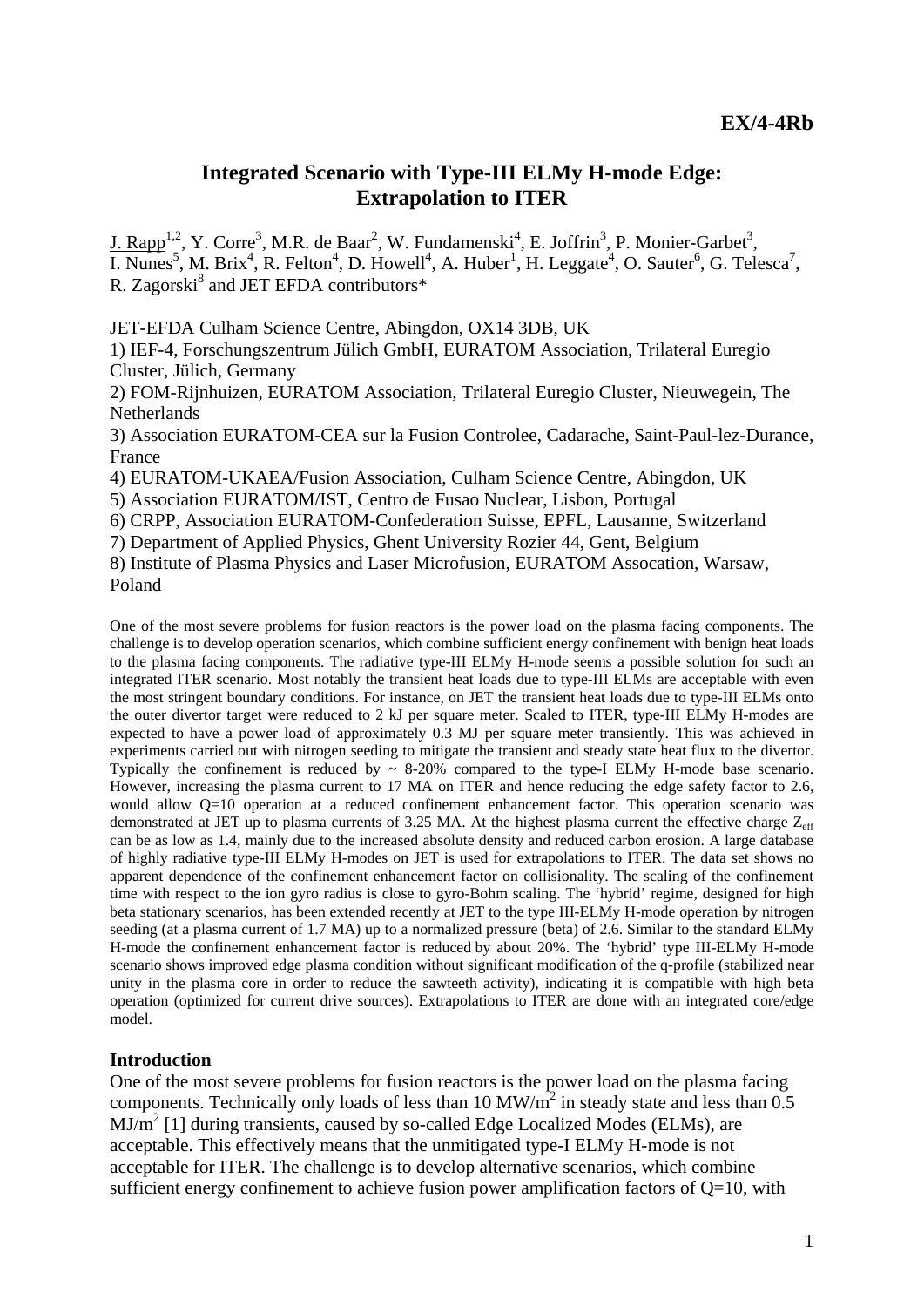benign heat loads to the plasma facing components. The radiative type-III ELMy H-mode seems a possible solution for such an integrated ITER scenario. Most notably the transient heat loads due to type-III ELMs are acceptable with even the most stringent boundary conditions. This was achieved in experiments carried out with nitrogen seeding to mitigate the transient and steady state heat flux to the divertor. Typically the confinement is reduced by  $\sim$ 8-20% compared to the type-I ELMy H-mode baseline scenario. The reduction in stored energy can be regained by either (a) increasing the plasma current or (b) increasing the plasma core confinement. Both routes have been investigated at JET with the standard ELMy Hmode and the so-called Hybrid scenario.

### **Standard highly radiative nitrogen seeded ELMy H-mode with type-III ELMs**

Increasing the plasma current to  $I_p=17$  MA on ITER and hence reducing the edge safety factor  $q_{95}$  to 2.6, would allow Q=10 operation at a confinement enhancement factor of  $H_{98(y,2)}=0.75$ at a high density of  $n_e/n<sup>GW</sup>=N<sup>GW</sup>=1$ . The target values for this ITER operation scenario are  $v^*$ =0.042,  $\rho^*$ =0.0015, N<sup>GW</sup>=1, Z<sub>eff</sub><1.7, n<sub>e</sub>=13.4x10<sup>19</sup> m<sup>-3</sup>, W<sub>th</sub>=325 MJ, W<sub>ped</sub>=0.35xW<sub>th</sub>,  $T_{\text{ped}}=2 \text{ keV}$  and  $f_{\text{rad}}=0.75$ . This operation scenario was demonstrated at JET in a standard inductive scenario. To obtain these high densities high triangularity plasma configurations had to be chosen. All normalized parameters, including confinement  $H_{98(v,2)}$ , density  $N^{\text{GW}}$ , normalized pressure  $\beta_N$ , radiative power fraction f<sub>rad</sub>, plasma effective charge  $Z_{\text{eff}}$  were met simultaneously [2]. In recent JET campaigns this plasma regime has been extended to plasma currents of 3.25 MA. In those high current discharges central line averaged densities of up 12  $x 10^{19}$  m<sup>-3</sup> were reached.

### **Hybrid scenario with nitrogen seeding and type-III ELMs**

An integrated hybrid type III ELM regime with  $\beta_N = 2.6$  ( $P_{NBI} \sim 20{\text -}22$  MW) and  $H_{98(y,2)}{\sim}0.83$ has been successfully developed on JET with nitrogen seeding. The target plasma scenario is a hybrid H-mode [3] (defined here as an optimized scenario for high  $\beta_N$  operation with moderate MHD activity) with type-I ELMs (#68505), where pedestal plasma temperature is  $T_{ped}$  ~ 1 keV, I<sub>p</sub> = 1.7 MA, toroidal magnetic field B<sub>t</sub> = 1.7 T, n<sub>e</sub> ~ 5 x 10<sup>19</sup> m<sup>-3</sup> (~ 70% of the Greenwald density),  $q_{95} \sim 3.2$  in which injected neutral beam power (NBI) is feed-back controlled to ~14-16 MW to achieve a  $\beta_N$  of 3. The thermal confinement enhancement factor achieved in the target plasma scenario is  $H_{98(y,2)} \sim 1.05$  and the plasma effective charge is  $Z_{eff}$ ~ 1.8. A high triangularity magnetic configuration ( $\delta$  = 0.44) is used. Lower hybrid heating is used during the plasma current ramp up (for a duration of ∼ 3s) to delay the plasma current profile penetration with the aim of producing a broad q-profile when the main heating is applied. This is followed by an intermediate  $\beta_N = 2$  phase (for a duration of ~ 3s) for stabilization of the q-profile close to 1 in order to minimize the impact of sawtooth on stability. The  $\beta_N$  request is then increased and kept constant during 4 seconds. During this phase, a pre-set injection of deuterium is applied:  $β_N ~ 3$  has been obtained with low deuterium fuelling (#68505:  $\Phi_D = 0.6 \times 10^{22}$  electrons per second) and  $\beta_N = 2.6$  with high deuterium fuelling and density close to the Greenwald density  $n_e \sim 0.95$  x  $n_{GW}$  (#68515:  $\Phi_D =$  $5\times10^{22}$  el/s). Nitrogen injection is applied in addition to deuterium fuelling during the first three seconds of the high  $\beta_N$  plateau (when  $\beta_N = 2.6$ ). Deuterium is injected in the bottom of the divertor near the outer strike point on the Low Field Side (LFS) while nitrogen is injected into the private-flux region from the horizontal target plate located on the High Field Side (HFS). The maximum radiated power fraction achieved with deuterium fuelling alone (with mainly D and C radiators) is P<sub>rad</sub>/P<sub>heat</sub>∼37% with density close to the Greenwald limit n<sub>e</sub> ~ n<sup>GW</sup> (#68739). Using deuterium plus nitrogen fuelling enables to increase the radiative fraction (with mainly D, C and N radiators), ∼50% has been achieved during the experiment. The type III ELM regime is achieved here when  $P_{rad}/P_{heat} > 40$  % and the pedestal ion temperature  $T_{ped}$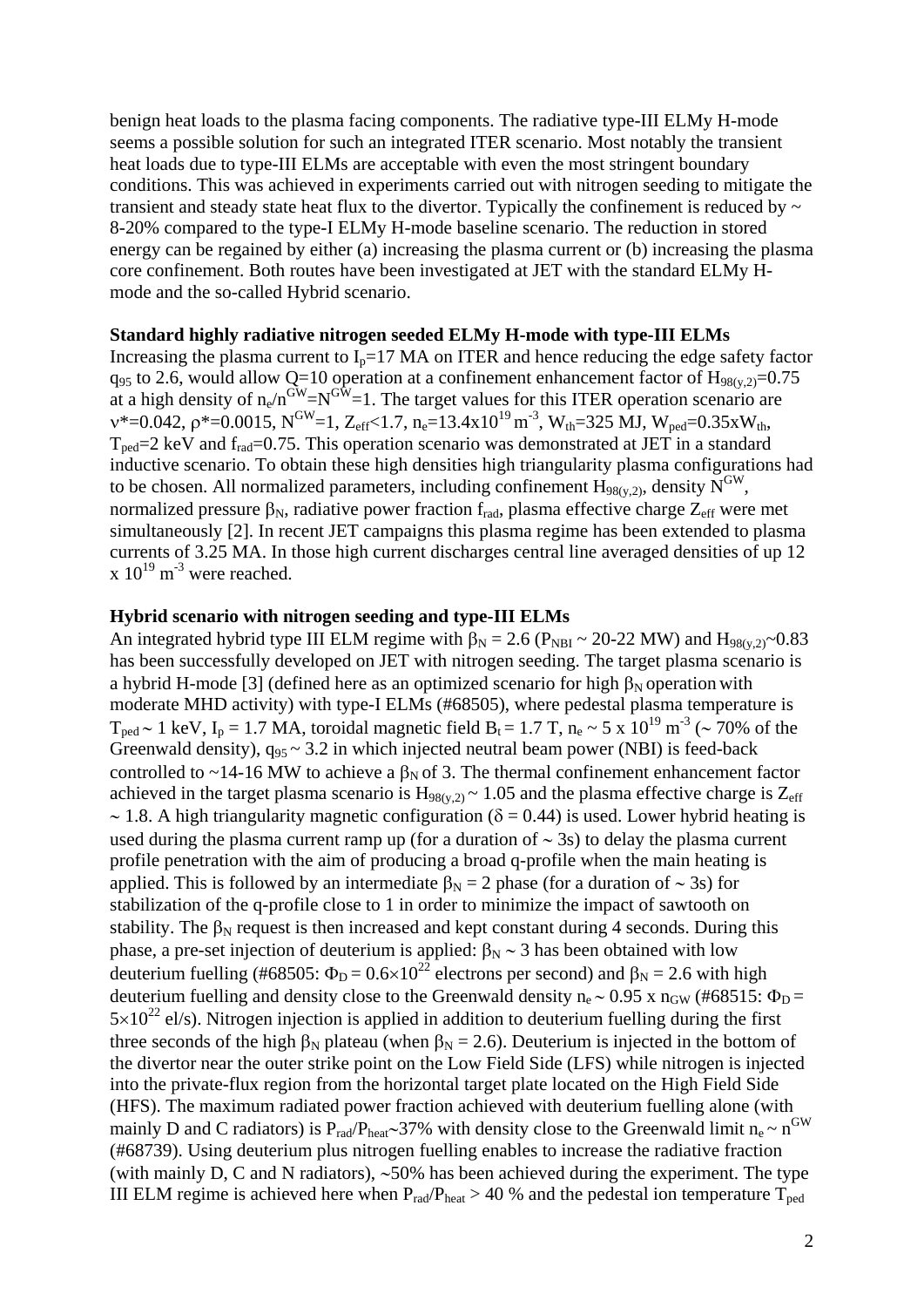is reduced to values below 750 eV. The degradation of global confinement associated with the type-III ELM regime is about 10% compared to the reference hybrid high D-fuelling discharge (#68515), which uses the same D-fuelling:  $\Phi_D = 5 \times 10^{22}$  el/s.

## **Power load to the plasma facing components**

It has been found that the power load to the divertor can be reduced significantly in the nitrogen seeded type-III ELMy H-mode. In steady state radiative power fraction of 97% were already achieved [2]. Furthermore it should be noted that the transient heat loads due to type-III ELMs can be reduced significantly in type-III ELMs [4,5]. For instance, on JET the transient heat loads due to type-III ELMs onto the outer divertor target were reduced to 2  $kJ/m<sup>2</sup>$  [4]. With the new infrared diagnostic capabilities [6] better measurements with improved time resolution were done. For the highly radiative nitrogen seeded plasmas the temperature excursions in the outer divertor due to the type-III ELMs is only in the range of 10 degrees C. This corresponds to a power flux density of about 1 MW/m2 . At the inner divertor it is typically half of that value. No difference between the standard type-III ELMy H-mode and the hybrid type-III ELMy H-mode was observed. The divertor heat load due to



the type-III ELMs normalized to the total stored energy versus the core collisionality is shown in figure 1. The data set shows no apparent dependence of the ELM energy deposition in the divertor as a function of collisionality. If at all the ELM energy loss is slightly decreasing with decreasing collisionality. The absolute value is about 0.1%. Taking a constant

*Figure 1:* Δ*Wdiv/W as a function of collisionality as derived from IR thermography for 2.5MA/2.0T type-III ELMy H-modes* 

 $\Delta W_{div}/W$  of 0.1% for type-III ELMs in a radiating scenario the ITER divertor load would be about 0.3 MJ. This would approximately translate into 0.1  $MJ/m<sup>2</sup>$ . However, if a collisionality dependence of  $\Delta W_{div}/W$  similar to type-I ELMs is assumed, then the energy load to the divertor could be a factor of 3 higher, leading to a predicted energy load of  $0.3 \text{ MJ/m}^2$ . It appears that the ELM rise time for type-III ELMs is much slower than for type-I ELMs. Details of the temporal evolution and spatial energy distribution could influence the predictions and could lead most likely to an acceptable energy load to the divertor higher than the currently adopted limit of  $0.5 \text{ MJ/m}^2$ . Even more difficult to predict is the ELM frequency of the radiative type-III ELMs. At JET the ELM frequencies vary between 150 Hz and 1 kHz.

## **Confinement scaling**

The main drawback of the type-III ELMy H-mode is it's reduced confinement, when compared to the type-I ELMy H-mode. The JET steady-state database contains something like 576 type-III ELMy H-modes and 672 type-I ELMy H-modes. The fit gives a  $H_{98(y,2)}$  of 0.95 for the type-I ELMy H-modes and a  $H_{98(y,2)}$  of 0.87 for the type-III ELMy H-modes [7]. The parametric dependence in the scaling is otherwise the same for type-I ELMy H-modes and type-III ELMy H-modes. However, for strongly radiating type-III ELMy H-modes the confinement is slightly lower. To investigate this further, a large database of highly radiative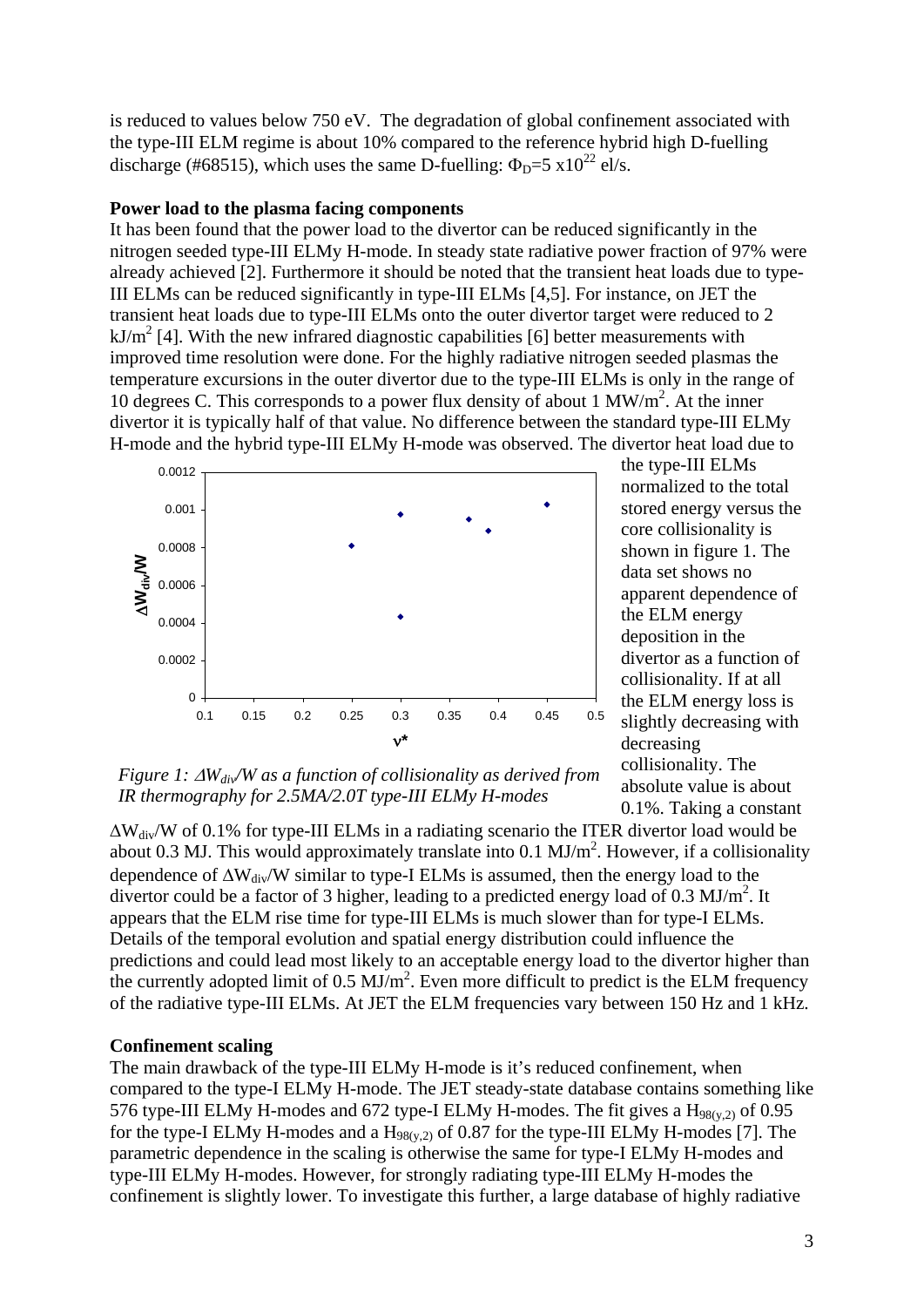

type-III ELMy H-modes on JET has been set up, including discharges in low and high triangularity configurations. Figure 2 shows the confinement enhancement factor  $H98(y,2)$  as function of the collisionality. The data set shows no apparent dependence of the confinement enhancement factor on collisionality. If at all the confinement is slightly increasing with reduced collisionality.

*Figure 2: H98(y,2) as a function of collisionality for radiative type-III ELMy H-modes at JET* 

In figure 3 the  $H_{98(y,2)}$  is shown versus the normalized gyro radius. The operational domain covered at JET does extend from 0.9 MA/ 1 T AUG, CDH-mode identity pulses up to 3 MA with high and low  $q_{95}$ , as well as 2.5 MA / 3.45 T low  $\rho^*$  pulses with heating powers of up to 33 MW. Within one plasma current and configuration the  $H_{98(y,2)}$  does decrease with decreasing ρ\*. This is an effect of the increased gas fuelling in those experiments, which leads to lower pedestal as well as core temperatures. However, all those lines are parallel to each



other. Comparing the data at high  $\rho^*$  with the 2.5MA/3.45T pulses leads to the conclusion that the confinement scales like  $\rho_*^{-2.5}$ . However this could be due to a different β dependence in the  $H_{98(y,2)}$  scaling [8]. Neglecting this would lead to a scaling, which is closer to gyro-Bohm scaling:  $\rho_*^{-}$ 

 $\cdot$ <sup>3.0</sup>.  $B\,\tau_{_{E-gyro-Bohm}}^{\phantom{F}}\propto{\rho_*}^{-1}$ It needs to be proven with more data at low ρ\* that this is true.

*Figure 3: H98(y,2) as a function of normalized gyro radius for radiative type-III ELMy H-modes at JET* 

### **Edge operational space**

By lowering the collisionality the pedestal temperature was increased from 0.4 keV to about 0.9 keV in the high triangularity discharges (see figure 4). This has to be extrapolated to the 17 MA ITER Q=10 scenario at  $N^{\text{GW}}=1$ , for which a pedestal temperature of 2-2.5 keV is necessary [9, 10]. Figure 4 shows a large gap between the JET pedestal temperature data and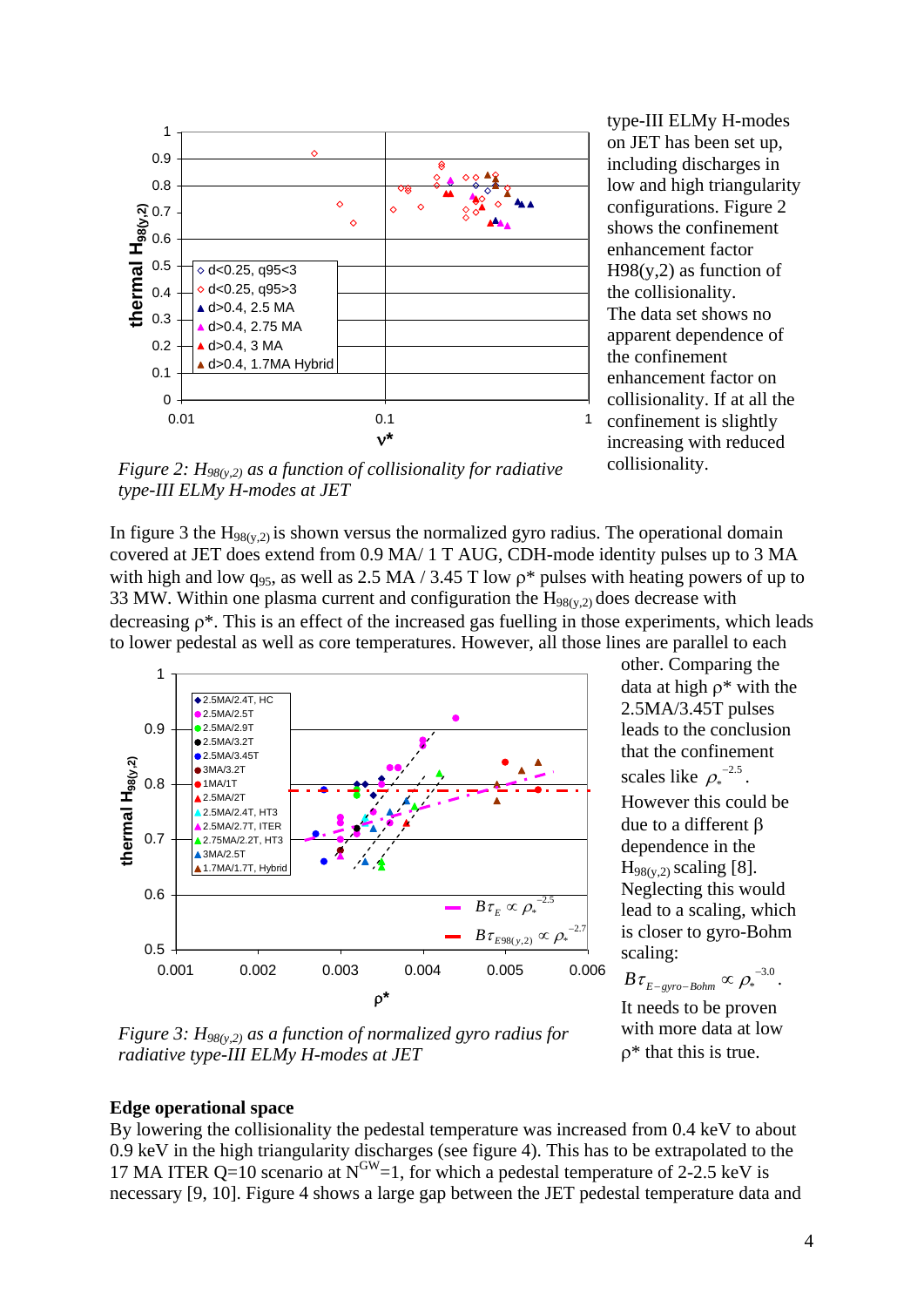

the ITER pedestal temperature exists. The model also predicts that the gap between type-I ELM pedestal temperatures and type-III ELM temperatures is closing in at higher densities. However, the model does not reflect the q<sub>95</sub> dependence of the experiments [11]. Hence some uncertainties in the prediction of the type-I to type-III ELMy Hmode threshold remain.

*Figure 4: Pedestal temperature as a function of collisionality for radiative type-III ELMy H-modes at JET* 

#### **Plasma pollution**

The plasma pollution  $(Z_{\text{eff}})$  depends strongly on the absolute density in those highly radiating plasmas. In recent JET campaigns the standard radiating type-III ELMy H-mode has been extended to higher plasma current (3.25 MA) and therefore high absolute density. At those high densities the  $Z_{\text{eff}}$  is strongly reduced. The effective charge  $Z_{\text{eff}}$  was reduced from  $\sim 2.2$  to values below 1.5, mainly due to the increased absolute density and reduced carbon erosion. In those highly radiative discharges  $(f_{rad} > 0.75)$  nitrogen having replaced carbon, is the main radiator and the dominant impurity in the plasma. A comparison of the carbon erosion in the divertor and the main chamber wall, revealed that the main chamber wall erosion is much lower in type-III ELMy H-modes, when compared to type-I ELMy H-modes [10]. Naturally, for the type-III ELMy hybrid mode the  $Z_{\text{eff}}$  is higher since the density is lower and the heating power is much higher. At a density of  $n_e=7 \times 10^{19}$  m<sup>-3</sup> the Z<sub>eff</sub> is about 3. On basis of an enlarged database a new  $Z_{\text{eff}}$  scaling has been developed [12]:  $\int_{\sin}^{1} R^{-1}$ , with S being the plasma surface, a<sub>min</sub> the minor radius and R the major radius. For the high density 17 MA scenario with a fusion power of 400 MW and a  $H_{98(y,2)}=0.75$  a  $Z_{eff}$  of 1.9 is predicted, excluding any contribution from Helium. This is a little above the assumptions made for ITER, which include Helium. However, details of the radial impurity transport and profile effects in the temperature and density profiles are not taken into account.  $Z_{\it eff} = 1 + 40 P_{\it rad} Z^{0.12} \tau_{\it E} S^{-0.94} n_{e}^{-1.5} a_{\rm min}^{-1} R^{-1}$ 

### **MHD stability**

All ELMy H-modes at JET are marginal unstable to the development of neoclassical tearing modes (NTMs) [13]. The radiative scenarios are particularly prone to NTMs, because of its dependence of the marginal beta  $\beta_{N\text{marg}}$  on the normalized poloidal ion gyroradius  $\rho_{p,i}^* = \rho_{p,i}/a$  [14], which is low in the radiative scenarios with the cooled pedestal. Seed islands produced by large sawtooth crashes can trigger the NTMs, when  $\beta_N$  is larger than the critical marginal  $\beta_{N\text{marg}}$  [13]. The disturbance and hence the seed island is particular large in sawtooth crashes where a large volume is affected, hence large sawtooth inversion radius. Operation at  $q_{95}=2.6$  has the disadvantage of having a large sawtooth inversion radius (see figure 5), which potentially leads to larger sawtooth crashes. A scenario had to be developed to avoid triggering the NTMs  $(m/n=3/2)$  in the transient period of the ramp up in the radiative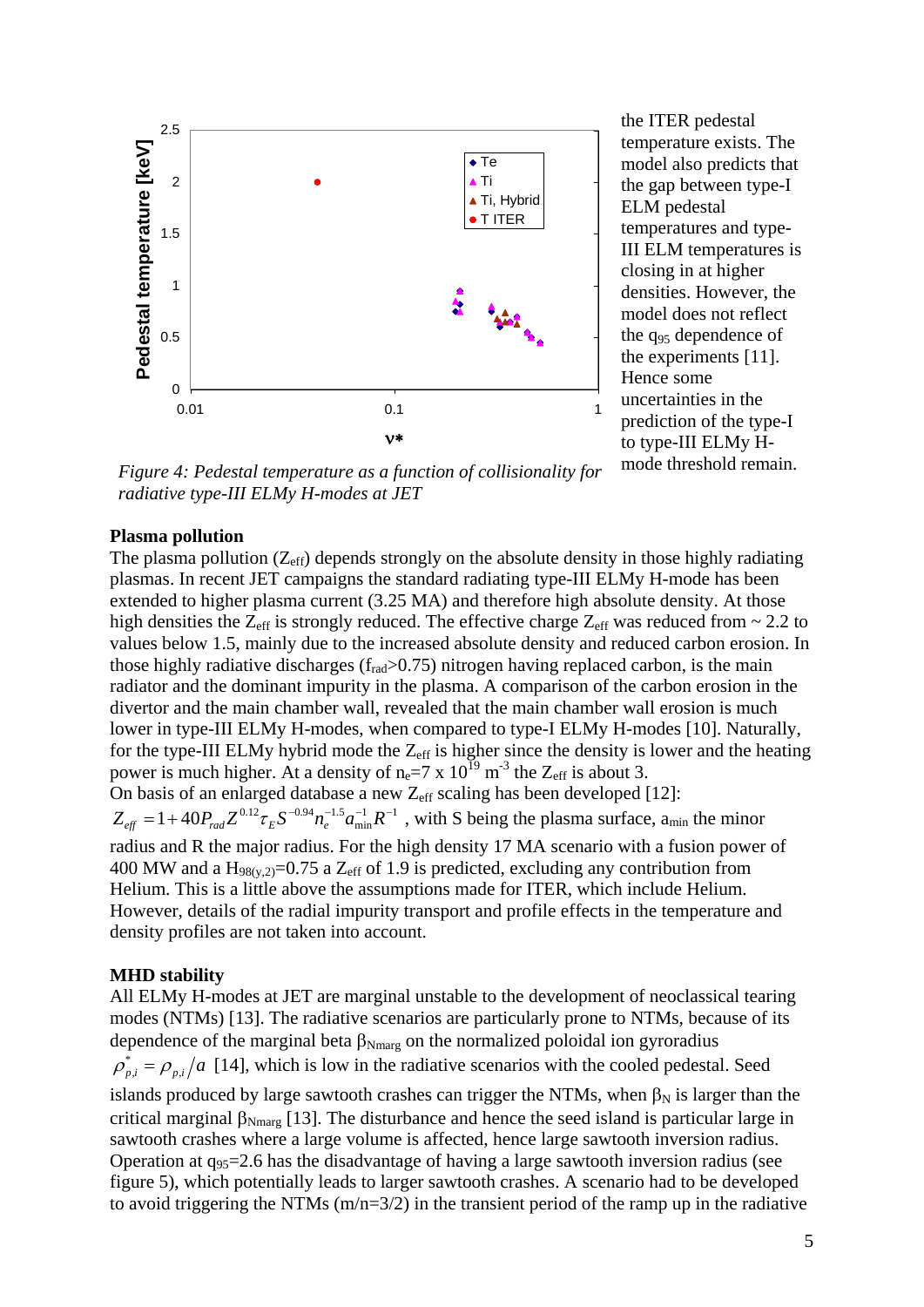scenario, where the sawtooth period is the longest. Setting  $q_{95}=3.6$  at the beginning of the heating period and ramping down to  $q_{95}=2.6$ , once regular sawtooth activity is obtained is the major recipe to avoid NTMs. During the flat top period of the highly radiative scenario, sawtooth activity is benign. In particular at the high plasma densities, which are an integral part of the highly radiative type-III ELMy H-mode, the relative sawtooth amplitude is small (see figure 6).



*Figure 5: Sawtooth inversion radius normalized to minor radius versus q95 for JET NBI heated plasmas.* 



*Figure 6: Relative sawtooth amplitude versus central density for JET NBI heated plasmas.*

The MHD activity observed during the hybrid type-III ELM operation is characterized by mild n=1 sawteeth precursors present during the high  $\beta_N$  and n=3 mode presents near the



*Figure 7: Time average of q-profiles measured by the MSE system during the seeded phase t=[8-11s] for the pulse with D fuelling with type-I ELMs (crosses) and D+N fuelling with type-III ELMs (circles).* 

 $q = 4/3$  surface. The more deleterious 2/1 and 3/2 NTM are not present during the hybrid type-III ELM case and nor in the reference type-I case. The core q-profile of the integrated hybrid type III ELM is very similar to the q-profile of the reference hybrid type I ELM scenario (figure 2), indicating that type III ELM operation obtained with N-injection is compatible with high  $\beta_N$ operation with minimized impact of sawteeth on the stability.

# **Extrapolation to ITER with the integrated model COREDIV**

The nitrogen seeded high triangularity JET discharges have been modelled with COREDIV [15]. COREDIV is an integrated model solving self-consistently the 1D energy and particle transport of plasma and impurities in the core region and 2D multifluid transport in the SOL [16]. The energy confinement is scaled with the empirical  $H_{98(y,2)}$  scaling. The target erosion by nitrogen is not included. The carbon target erosion is dominated by deuterium and self sputtering. The chemical erosion yield is calculated according to the flux dependence given in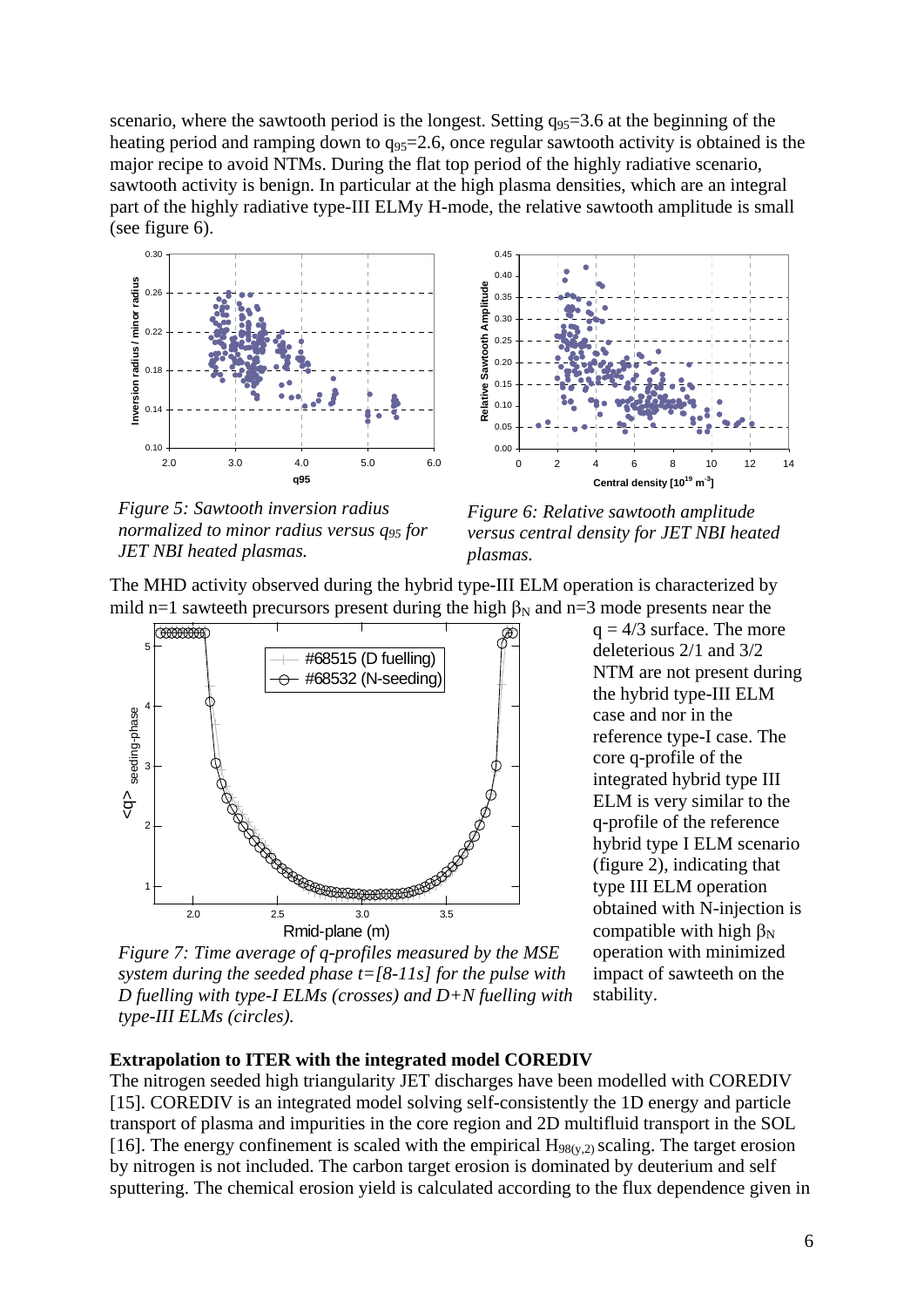[17]. No main chamber erosion was included in the calculations. However, the experimental data (main plasma profiles in the core, the radiated power and the plasma pollution) were reconstructed satisfactory.

On the basis of this benchmarking to JET experiments predictions for ITER were done. In the ITER case neon was seeded as radiating impurity. The target was again a carbon target. Figure 5 shows the results of the COREDIV simulations for the 15 MA standard ITER scenario for a set of densities and confinement enhancement factors. The results indicate, with reasonable accuracy, that this plasma scenario can achieve a power amplification factor Q in excess of 6 at 15 MA  $(q_{95} = 3.0)$  with auxiliary heating powers of 40 MW. Higher heating power will have a detrimental effect on the fusion amplification factor.



*Figure 8: Fusion amplification factor Q versus the auxiliary heating power for the ITER 15MA scenario for radiative scenarios* 

For 17 MA ( $q_{95}$  = 2.6) the extrapolations with the code show the compatibility of those strongly radiating type-III ELMy H-modes with a power amplification in excess of 10 (see figure 8). In both cases, 15 MA and 17 MA, the plasma core pollution is below  $Z_{\text{eff}}$ =1.5 (see figure 9 and 10). This does not include any contribution from the Be-wall. Assuming a core concentration of 2% of Be in the plasma core would then increase the  $Z_{\text{eff}}$  to about 1.7, consistent with former ITER predictions [18].





*Figure 9: Fusion amplification factor Q, impurity concentration in the core plasma and Zeff versus the neon gas fuelling rate for ITER 15MA scenario* 

*Figure 10: Fusion amplification factor Q, impurity concentration in the core plasma and Zeff versus the neon gas fuelling rate for ITER 17MA scenario*

#### **Conclusion**

A large data base on radiative type-III ELMy H-mode at JET does allow a reasonable extrapolation to ITER. Within the error bars of the data and based on the simplicity of the